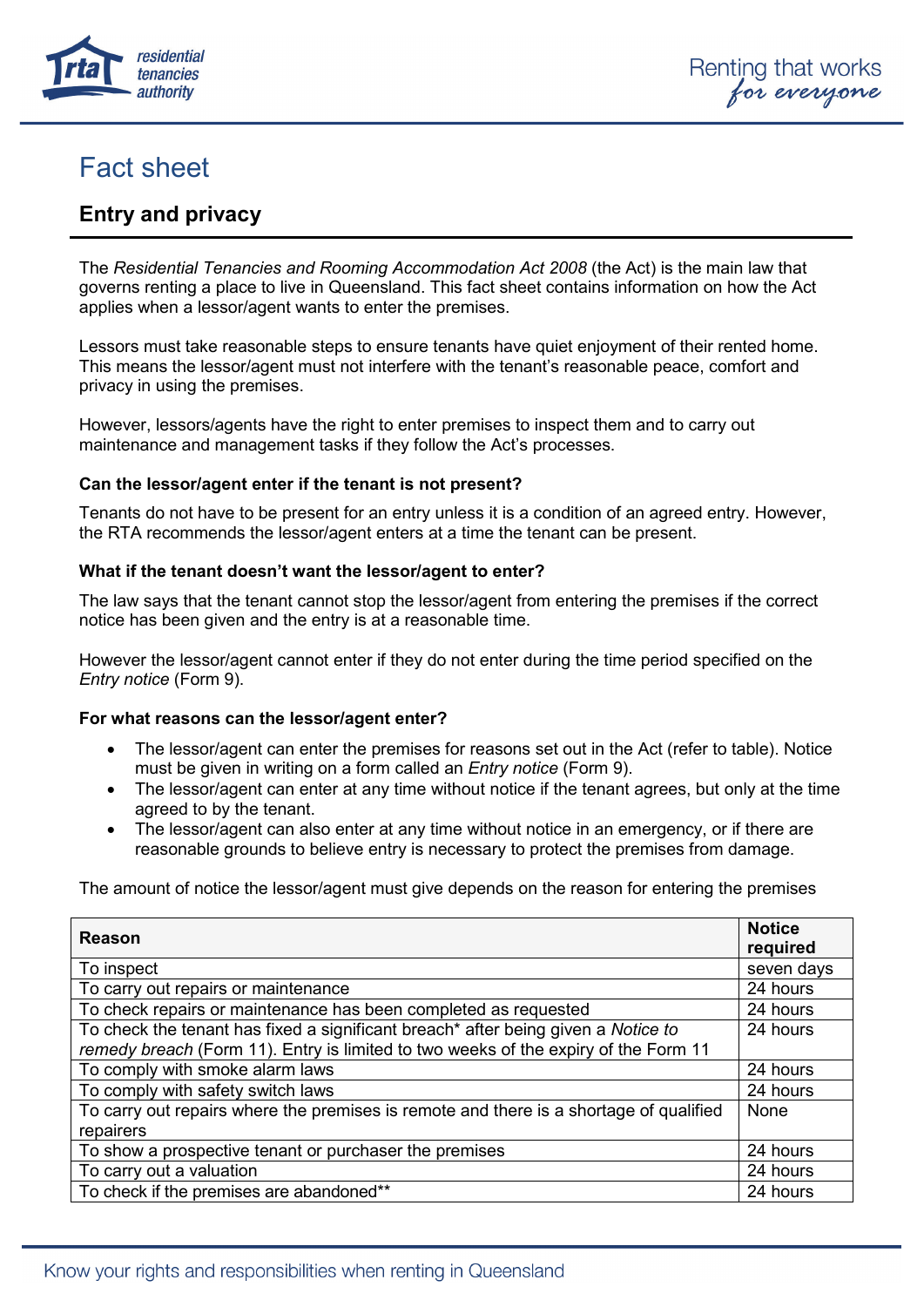

\* Significant Breach is a breach relating to any of the following:

- using the premises for an illegal purpose
- exceeding the number of occupants allowed
- keeping a pet on the premises without the lessor's permission, or
- another matter, if the reasonable cost of rectifying the matter exceeds one weeks rent for the premises.

\*\* For more information, see the *Abandoned premises* fact sheet.

## **What if the lessor/agent is looking for another tenant or wants to sell the premises?**

A lessor/agent can only enter to show the premises to a prospective tenant:

- if a *Notice to leave* (Form 12) was given to the current tenant, or
- the current tenant gave a *Notice of intention to leave* (Form 13) to the lessor.

An *Entry notice* must also be given allowing 24 hours notice of the entry.

A lessor/agent may only enter the premises to show a prospective purchaser if a *Notice of lessor's intention to sell premises* (Form 10) was issued before, or with, the *Entry notice*.

A lessor/agent can only hold an open house or on-site auction if the tenant agrees in writing.

To help protect the privacy of tenants, photos showing a tenant's possessions, for example in advertising, can only be used if the tenant agrees in writing.

### **Entry by selling agent**

The selling agent must give an *Entry notice* allowing 24 hours notice of the entry.

If the tenant does not know the selling agent, they can request written evidence of their appointment from the lessor before they agree to entry. Where an agent is not the renting agent, they must give an *Entry notice* to the tenant and a copy to the renting agent. They must also give the renting agent a copy of the *Notice of lessor's intention to sell premises*.

### **Are there any limits to entry?**

- Lessors/agents can only enter the premises on a Sunday, public holiday, or between 6pm and 8am with the tenant's agreement.
- Lessors or lessors/agents for renting or selling the premises must specify on the *Entry notice* a two hour time period during which they intend to enter the premises. The lessor/agent must enter the property during the stated two hour period. They can stay in the property past the end of the two hour period to complete the job. This does not apply to entry by other people such as tradespeople or valuers, alone or with the lessor/agent.
- A lessor/agent must not allow a prospective buyer to enter the premises unaccompanied, unless the tenant agrees.
- General inspections can not take place more than once every three months, unless the tenant agrees. The lessor/agent and tenant may also agree to less frequent inspections.
- For entry to show the premises to prospective purchasers or tenants, reasonable time must have elapsed since the last entry for the same reason.

### **Are the rules different for moveable dwellings?**

Except for the following situations, the entry rules are the same for moveable dwelling tenancies:

• a lessor/agent for a moveable dwelling tenancy in a moveable dwelling park may include a term in a tenancy agreement stating when and how they may enter the site only to carry out